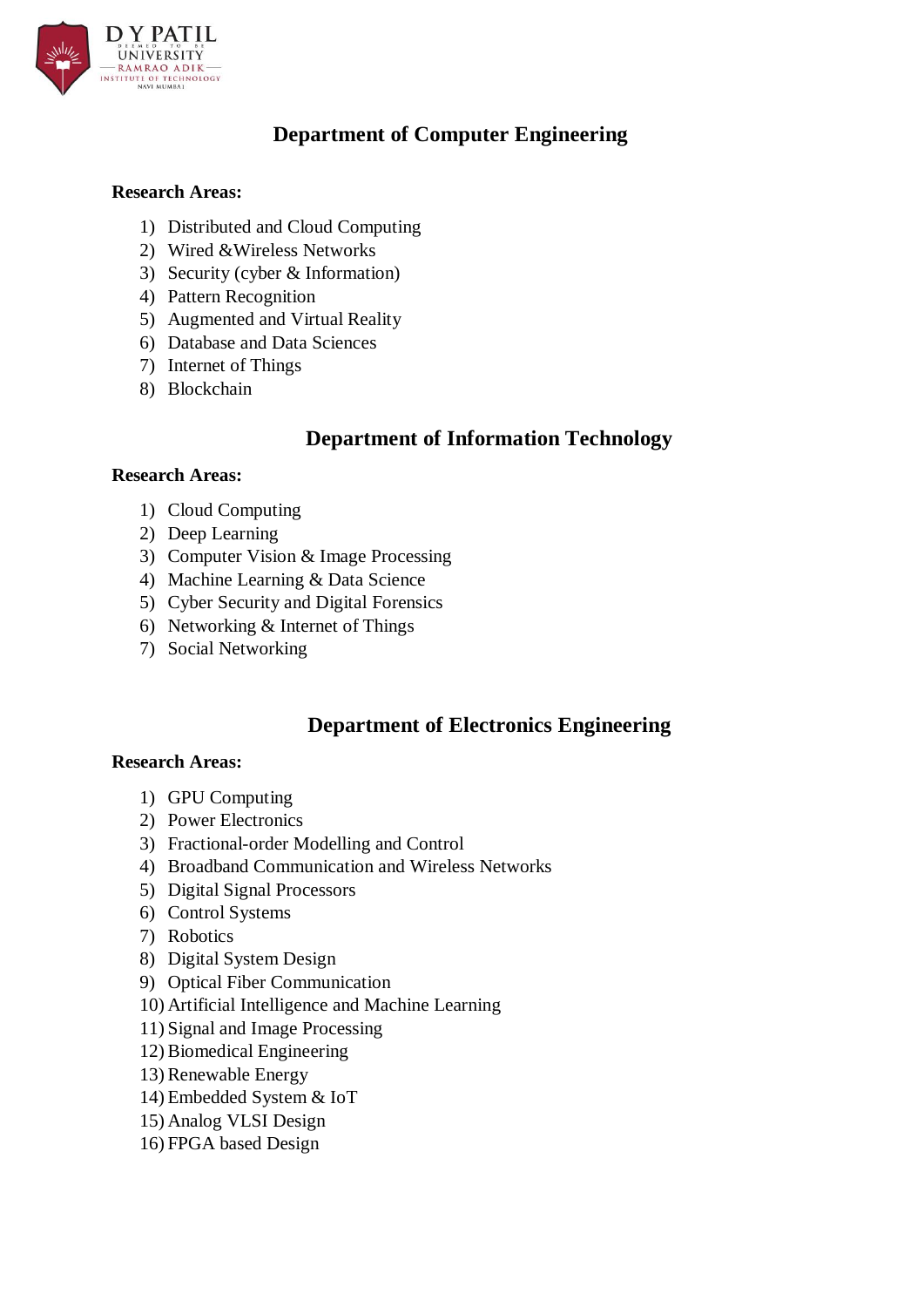

# **Department Electronics and Telecommunication**

## **Research Areas:**

- 1) Speech/Audio/Image /Video Signal Processing
- 2) Biomedical signal processing
- 3) Computer Vision
- 4) Electromagnetics, Microwave and Antennas
- 5) Control system and Robotics.
- 6) Communication Engineering
- 7) Network on chip
- 8) Wireless and Optical Network
- 9) Embedded System and IoT
- 10) Microelectronics and VLSI

# **Department of Instrumentation Engineering**

#### **Research Areas:**

- 1) Industrial Automation
- 2) Process Control
- 3) Control System
- 4) Signal and Image Processing
- 5) Sensor Design and Electronic Instrumentation
- 6) Biomedical Instrumentation
- 7) Embedded Systems & IoT

## **Department of Engineering Sciences**

### **Research Areas:**

| Sr. No.       | <b>Subject Name</b> | <b>Research Areas</b>                                                |
|---------------|---------------------|----------------------------------------------------------------------|
|               | Communicati         | Application of Literary Theory, Interpersonal skills, Team building, |
|               | on Skills           | Ethics and Corporate Communication, Organizational Behavior          |
| $\mathfrak z$ | <b>Mathematics</b>  | Algebraic Number Theory, Graph Theory, Algebra,<br>Image             |
|               |                     | Topology, Approximation<br>Applied<br>Processing,<br>Theory,         |
|               |                     | <b>Mathematics</b>                                                   |
| 3             | <b>Mechanics</b>    | Suppression of Thermo-acoustic Instability, Computational Fluid      |
|               |                     | Dynamics, Biogas Technology, Supply Chain Management                 |
| 4             | Chemistry           | Pharmaceutical chemistry, Spectroscopic characterization,            |
|               |                     | phytochemical analysis, synthesis of chemical compounds and          |
|               |                     | formulation of various products, Finite Element Analysis of free     |
|               |                     | orthogonal cutting process                                           |
| 5             | Physics             | Nanomaterials and Nanotechnology                                     |
|               |                     | Metal and Metal Oxide Nanomaterials - Synthesis<br>and               |